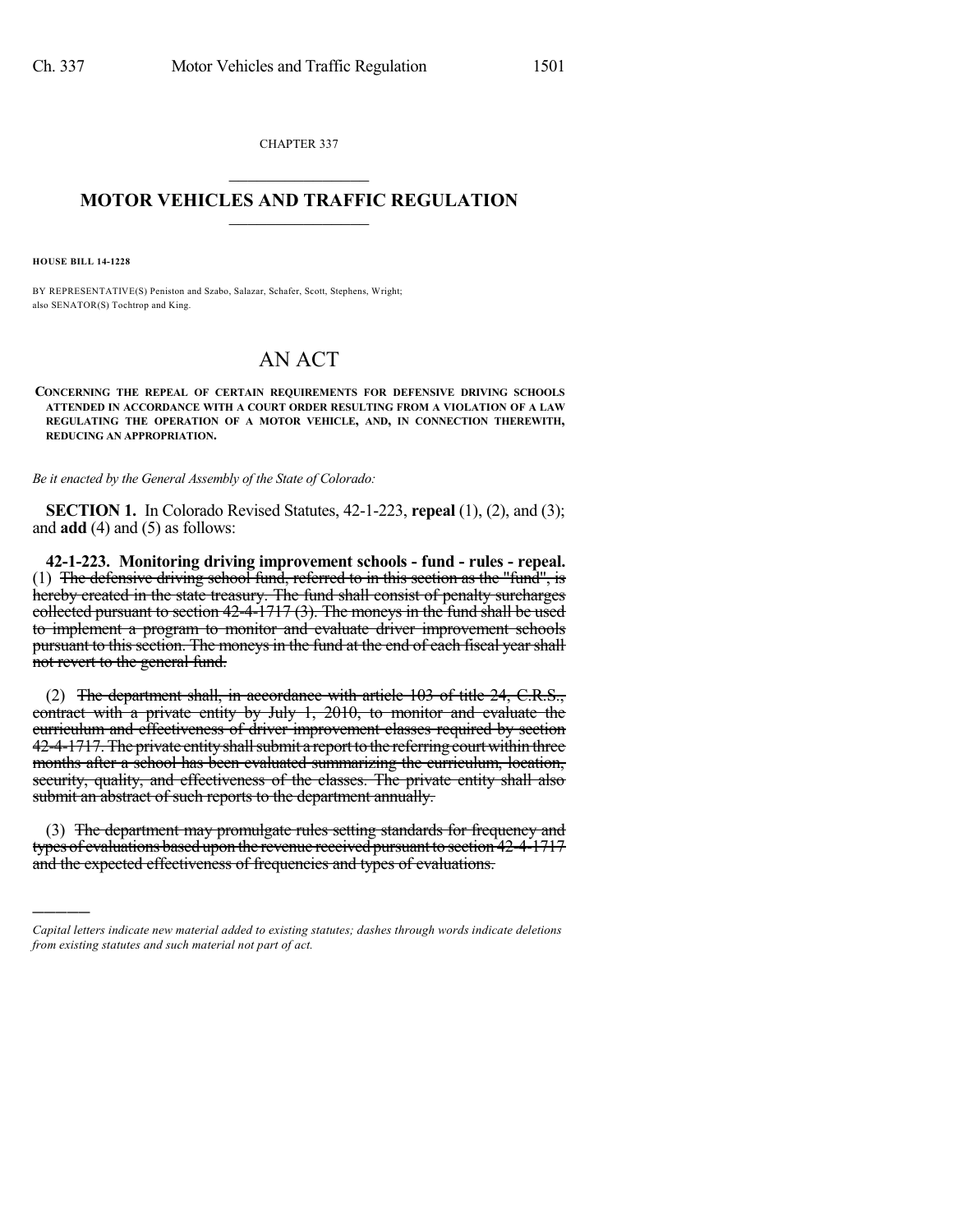(4) THE STATE TREASURER SHALL TRANSFER ALL UNEXPENDED AND UNENCUMBERED MONEYS REMAINING IN THE DEFENSIVE DRIVING SCHOOL FUND AS OF JANUARY 1, 2015, TO THE GENERAL FUND.

(5) THIS SECTION IS REPEALED, EFFECTIVE JULY 1, 2015.

**SECTION 2.** In Colorado Revised Statutes, 42-4-1717, **amend** (1); and **repeal** (3) as follows:

**42-4-1717. Conviction - attendance at driver improvement school - rules.** (1) Except as otherwise provided in subsection (2) of this section, if a person has been convicted of violating this article or any other law regulating the operation of motor vehicles other than a violation of section 42-4-1301, the court may require the defendant, or, if the defendant has not been convicted of a violation of this article or any other law regulating the operation of motor vehicles within the last eighteen months, the court shall offer the defendant an opportunity, at the defendant's expense, to attend and satisfactorily complete a course of instruction at any designated driver improvement school providing instruction in: the traffic laws of this state, instruction in recognition of hazardous traffic situations, and instruction in traffic accident prevention. Upon completion of the course, the court may suspend all or a portion of the fine or sentence of imprisonment. Unless otherwise provided by law, such THE school shall MUST be approved by the court.

(3) (a) Effective January 1, 2010, a person who is required to attend a course of instruction pursuant to subsection  $(1)$  or  $(2)$  of this section shall pay, in addition to any other penalties, a penalty surcharge as determined by rules promulgated by the department. The driver improvement school shall collect the penalty surcharge and remit it to the department at least monthly in accordance with rules promulgated by the department. The department shall set the penalty surcharge in an amount to offset the direct and indirect cost of implementing section 42-1-223. The penalty surcharge shall be transferred to the state treasurer and credited to the defensive driving school fund created in section 42-1-223.

(b) The court shall include on the referral form information concerning the amount and purpose of the penalty surcharge. If the court determines that a person is unable to pay the cost of the penalty surcharge, the court may waive the surcharge and the driver improvement school shall not collect nor remit the penalty surcharge to the department.

(c) A person who is required to attend a course of instruction pursuant to subsection  $(1)$  or  $(2)$  of this section shall register with the entity that monitors the driver improvement school pursuant to section 42-1-223. If the person satisfactorily completes the course, the driver improvement school shall electronically notify the entity.

**SECTION 3. Appropriation - adjustments to 2014 long bill.** (1) For the implementation ofthis act, appropriations made in the annual general appropriation act to the department of revenue for the fiscal year beginning July 1, 2014, are adjusted as follows: